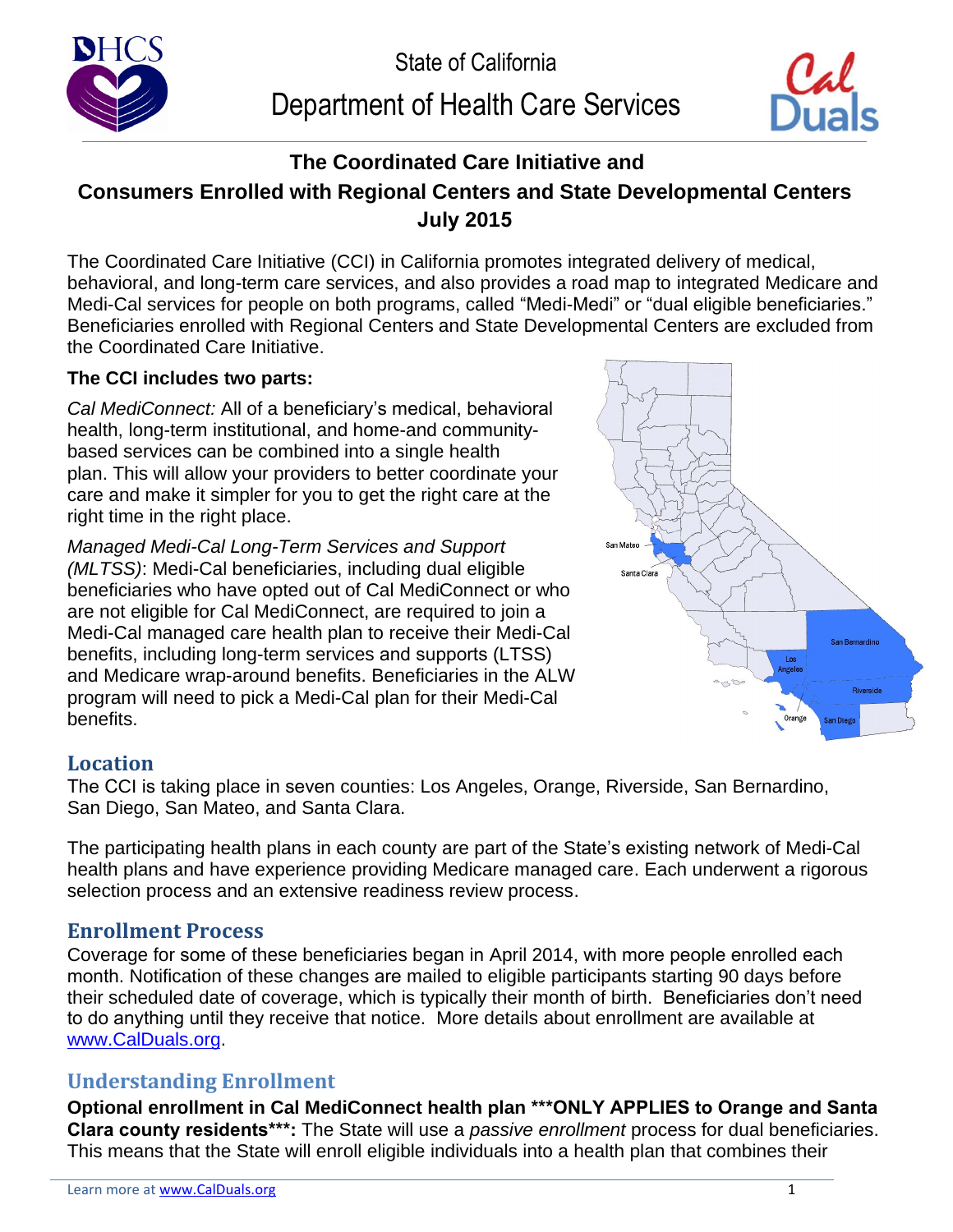Medicare and Medi-Cal benefits unless the individual actively chooses not to join and notifies the state of their choice to keep their Medicare the way it is now and to choose a Medi-Cal plan for their Medi-Cal benefits. The State will send eligible individuals multiple notices describing their choices, including the option to keep their Medicare the way it is now. Beneficiaries enrolled with a Regional Center will not be passively enrolled into Cal MediConnect.

**Mandatory enrollment into Medi-Cal health plan: Nearly all Medi-Cal beneficiaries MUST get** their Medi-Cal benefits through Medi-Cal health plans. This now includes Medi-Cal beneficiaries with a share of cost and those residing or formerly residing in nursing facilities. They will receive notices describing their plan choices. The state will automatically enroll them in a plan if they do not make a choice. This includes people with both Medicare and Medi-Cal who choose not to join a Cal MediConnect health plan.

| Table 1: CCI Enrollment Scenarios for Consumers Enrolled with Regional<br>Centers and State Developmental Centers **only applies to Orange and Santa Clara County** |                                                                                                                                                                                                                                                                                                                                                                                                       |                                                                                                                                                                                                                                                                                                                                                                                                                                                                                    |  |
|---------------------------------------------------------------------------------------------------------------------------------------------------------------------|-------------------------------------------------------------------------------------------------------------------------------------------------------------------------------------------------------------------------------------------------------------------------------------------------------------------------------------------------------------------------------------------------------|------------------------------------------------------------------------------------------------------------------------------------------------------------------------------------------------------------------------------------------------------------------------------------------------------------------------------------------------------------------------------------------------------------------------------------------------------------------------------------|--|
|                                                                                                                                                                     | <b>Dual Eligible Beneficiary</b>                                                                                                                                                                                                                                                                                                                                                                      | <b>Medi-Cal Only Beneficiary</b>                                                                                                                                                                                                                                                                                                                                                                                                                                                   |  |
| <b>Beneficiary</b><br><b>Receiving Only</b><br><b>Regional Center</b><br><b>Services</b>                                                                            | Beneficiary is excluded from<br>passive enrollment into Cal<br>MediConnect but is required to<br>enroll in Medi-Cal managed<br>care for Medi-Cal benefits<br>including LTSS.<br>(Note: The health plan will<br>coordinate services with the<br>beneficiary's Regional Center<br>for Medi-Cal)<br>• Beneficiary will not be<br>passively enrolled or be<br>eligible to enroll into Cal<br>MediConnect. | If beneficiary is not already<br>$\bullet$<br>enrolled in a Medi-Cal<br>managed care health plan,<br>he or she must elect a Medi-<br>Cal managed care health<br>plan or be auto-enrolled by<br>the State.<br>If beneficiary is currently<br>$\bullet$<br>enrolled in a Medi-Cal<br>managed care health plan,<br>he or she will remain<br>enrolled in the managed<br>care health plan and<br>continue to receive Regional<br>Center services through the<br><b>Regional Center.</b> |  |
| <b>State</b><br>Developmental<br><b>Centers</b>                                                                                                                     | Beneficiary is excluded from<br>$\bullet$<br>passive enrollment into Cal<br>MediConnect but is required to<br>enroll in Medi-Cal managed<br>care for Medi-Cal benefits<br>including LTSS.<br>(Note: The health plan will                                                                                                                                                                              | If beneficiary is not already<br>enrolled in a Medi-Cal<br>managed care health plan,<br>he or she must elect a Medi-<br>Cal managed care health<br>plan or be auto-enrolled by<br>the State.                                                                                                                                                                                                                                                                                       |  |
|                                                                                                                                                                     | coordinate ancillary services                                                                                                                                                                                                                                                                                                                                                                         | If beneficiary is currently<br>$\bullet$                                                                                                                                                                                                                                                                                                                                                                                                                                           |  |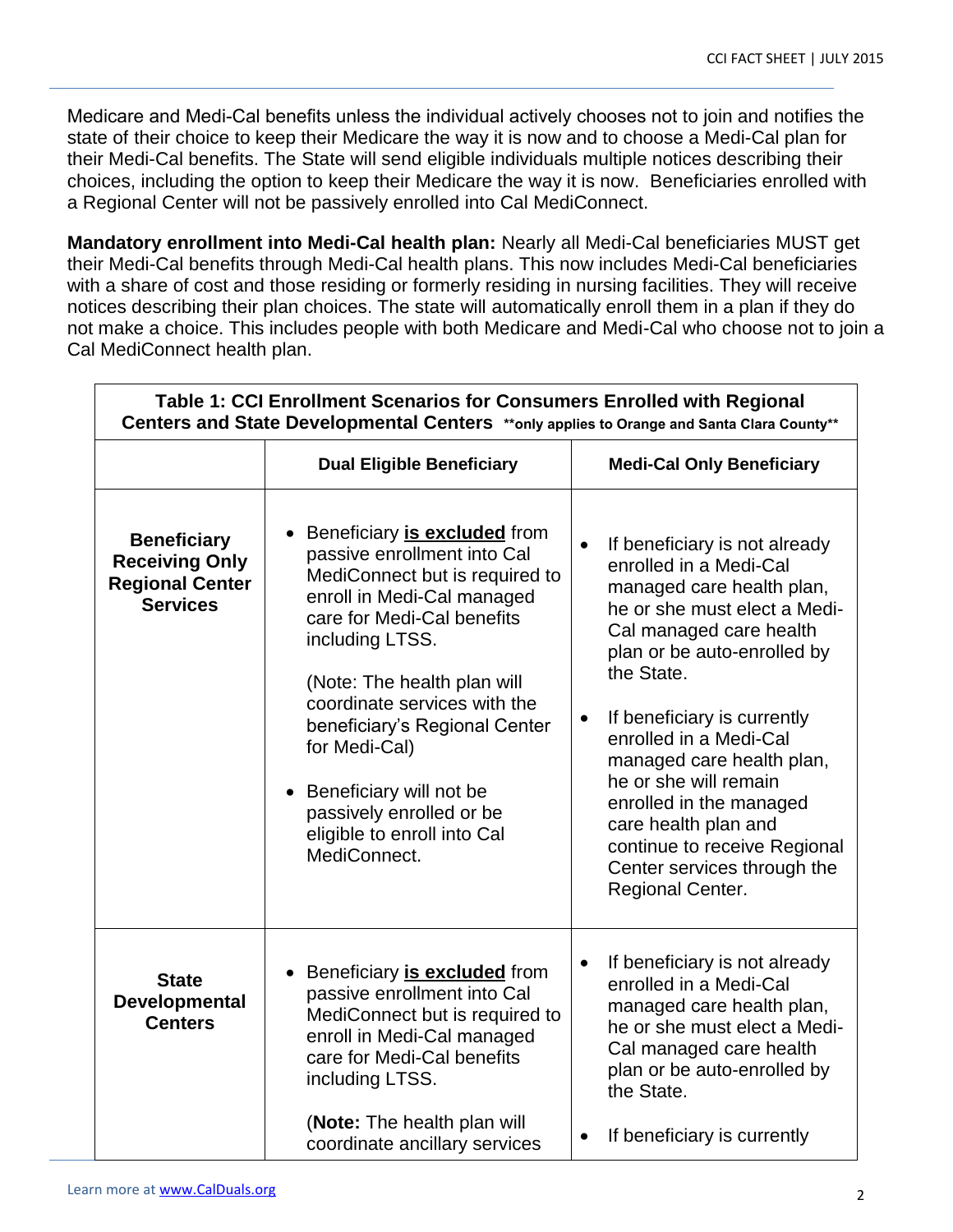|                   | under the beneficiary's Medi-<br>Cal).<br>Beneficiary <b>will not</b> be<br>passively enrolled or be<br>eligible to enroll into Cal<br>MediConnect.                                                                                                                                                                                                                                               | enrolled in a Medi-Cal<br>managed care health plan,<br>he or she will remain<br>enrolled in the managed<br>care health plan and<br>continue to receive<br><b>Development Center</b><br>services through the<br>Developmental Center.                                                                                                                                                                                                                              |
|-------------------|---------------------------------------------------------------------------------------------------------------------------------------------------------------------------------------------------------------------------------------------------------------------------------------------------------------------------------------------------------------------------------------------------|-------------------------------------------------------------------------------------------------------------------------------------------------------------------------------------------------------------------------------------------------------------------------------------------------------------------------------------------------------------------------------------------------------------------------------------------------------------------|
| <b>DDS Waiver</b> | • Beneficiary is excluded from<br>passive enrollment into Cal<br>MediConnect but is required to<br>enroll in Medi-Cal managed<br>care for Medi-Cal benefits<br>including LTSS.<br>(Note: The health plan will<br>coordinate services with the<br>beneficiary's DDS waiver for<br>Medi-Cal).<br>Beneficiary will not be<br>passively enrolled or be<br>eligible to enroll into Cal<br>MediConnect. | If beneficiary is not already<br>$\bullet$<br>enrolled in a Medi-Cal<br>managed care health plan,<br>he or she must elect a Medi-<br>Cal managed care health<br>plan or be auto-enrolled by<br>the State.<br>If beneficiary is currently<br>$\bullet$<br>enrolled in a Medi-Cal<br>managed care health plan,<br>he or she will remain<br>enrolled in the managed care<br>health plan and continue to<br>receive waiver services<br>through their waiver provider. |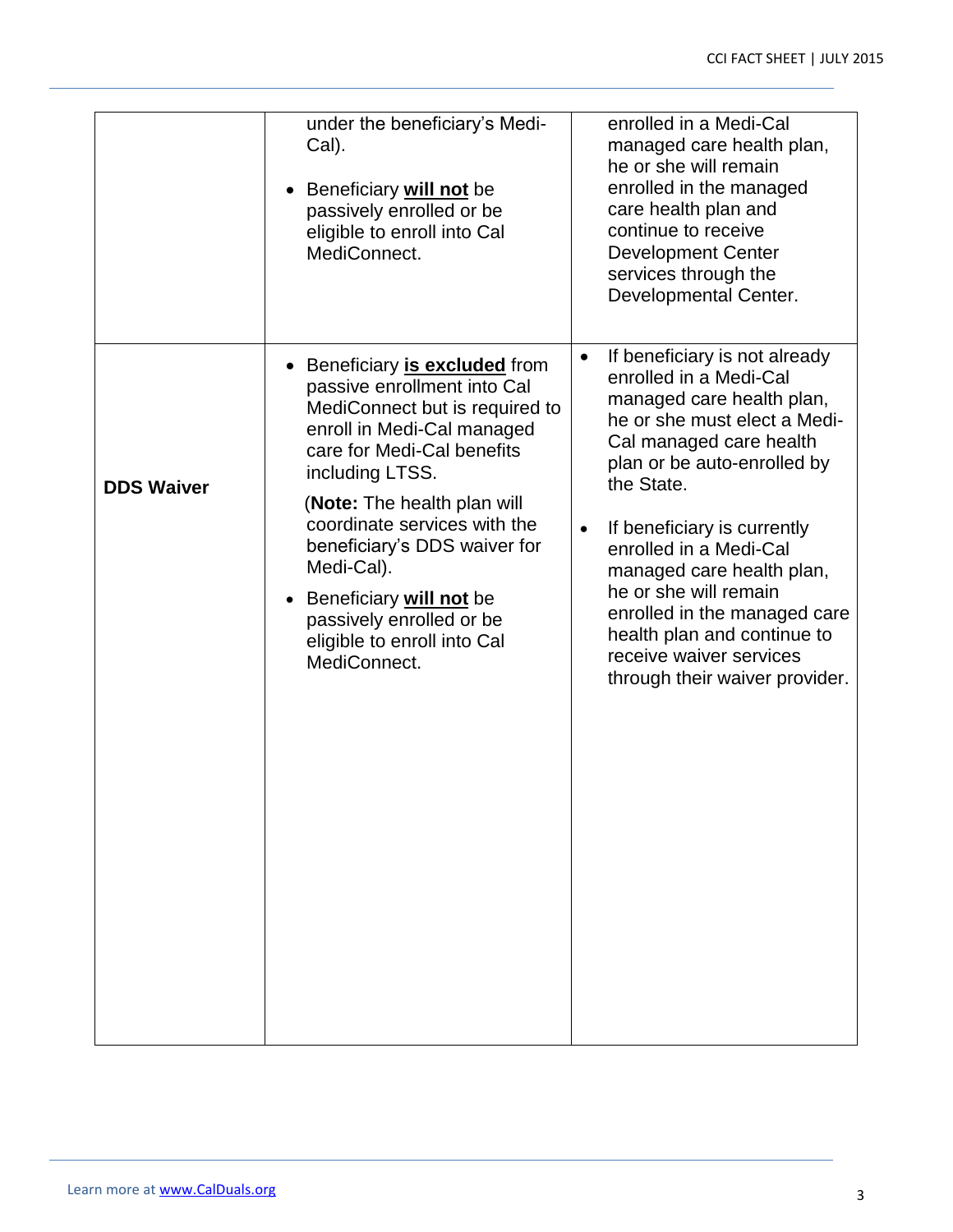| <b>ICF/DD</b><br><b>Resident</b> | • Beneficiaries residing in Two-<br>Plan and Geographic<br>Managed Care (GMC)<br>counties will not be required to<br>enroll into Medi-Cal managed<br>care plan (services will<br>continue being paid for<br>through Fee-For-Service Medi-<br>Cal). | • Beneficiaries who reside in<br>San Mateo and Orange<br>counties are enrolled in<br>Medi-Cal managed care and<br>will continue to receive<br>ICF/DD services through the<br>Medi-Cal managed care<br>plan. |
|----------------------------------|----------------------------------------------------------------------------------------------------------------------------------------------------------------------------------------------------------------------------------------------------|-------------------------------------------------------------------------------------------------------------------------------------------------------------------------------------------------------------|
|                                  | • Beneficiaries who reside in<br>San Mateo and Orange<br>counties are enrolled in Medi-<br>Cal managed care and will<br>continue to receive ICF/DD<br>services through the Medi-Cal<br>managed care plan.                                          |                                                                                                                                                                                                             |

## **Common Questions**

#### **1. Do individuals who are developmentally disabled and receive services at the Regional Center, State Developmental Center or through a DDS waiver or ICF/DD, have to enroll into Cal MediConnect?**

No, individuals receiving services at the Regional Center or State Developmental Center or through a DDS waiver or ICF/DD are NOT eligible to participate in Cal MediConnect. They will not receive a notice about Cal MediConnect and they will not be subject to passive enrollment into Cal MediConnect. (Passive enrollment only applies in Orange and Santa Clara counties.) However, these individuals excluding ICF/DD beneficiaries in Two-Plan or GMC counties do have to enroll in Medi-Cal managed care for some of their Medi-Cal benefits. They will receive notices about choosing a plan for their Medi-Cal benefits and if they do not choose a plan, the State will choose a Medi-Cal managed care plan for them.

Dual eligible beneficiaries who receive services through HCBS-DD waiver, Regional Centers, State Developmental Centers and ICF/DDs in County Organized Health System (COHS) counties (San Mateo and Orange) will be enrolled in Medi-Cal managed care. The managed care health plans will coordinate with the beneficiary's DD services.

The only exception is if a beneficiary of an ICF/DD is a resident in a Two-Plan Medi-Cal managed care and GMC county who will not be mandatorily enrolled into Medi-Cal managed care.\*

In COHS counties, a beneficiary of an ICF/DD will be enrolled in Medi-Cal managed care plan and receive their ICF/DD benefits through the plan.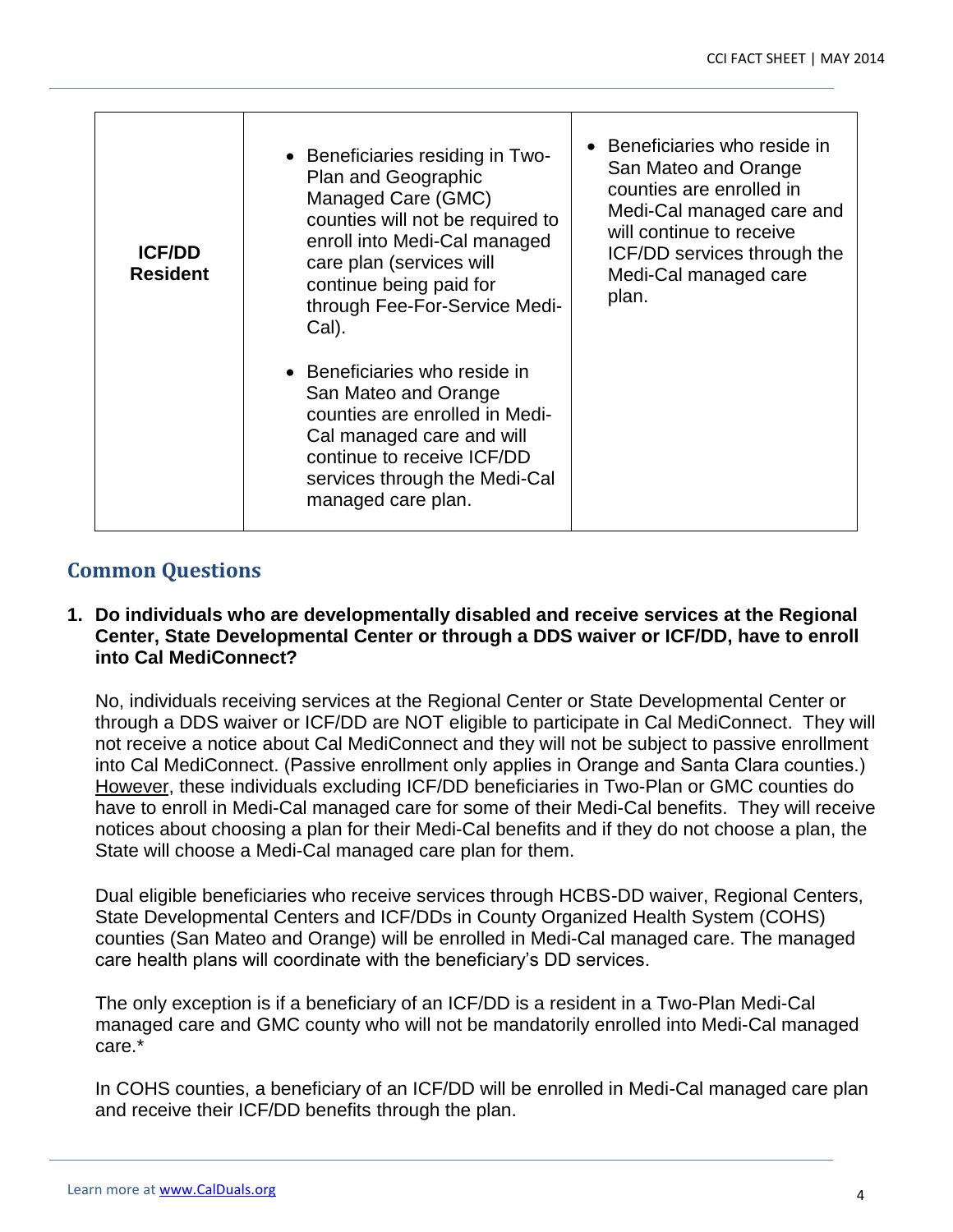\*Two-Plan Counties include Santa Clara, San Bernardino, and Riverside. GMC counties include Los Angeles andSan Diego only. County Organized Healthy System (COHS) counties include San Mateo and Orange.

#### **2. Will residents of ICF/DD be mandatorily enrolled into Medi-Cal managed care?**

No. Residents of an ICF/DD in Santa Clara, Los Angeles, San Bernardino, Riverside, and San Diego counties (Two-Plan and GMC model counties) will not be required to enroll in Medi-Cal managed care. The ICF/DD services will continue being paid for through fee-for-service Medi-Cal.

Residents are already enrolled in a Medi-Cal managed care plan in San Mateo and Orange counties and ICF/DD services are provided through the Medi-Cal managed care plan

#### **3. What if I'm seeing a specialist that is not in any of the managed care health plan provider network?**

If you enroll in a Cal MediConnect plan and your current provider is not part of the health plan network, you have the right to continue to see your provider for a certain amount of time if you can show an existing relationship with the provider, with some exceptions. You will need to contact your plan to let them know that you would like to continue to see your current provider as part of your continuity of care rights. The health plan and your provider will then need to agree upon payment terms.

For Medicare: If you join a Cal MediConnect plan, you can continue to receive services from out-of-network Medicare doctors for **up to six months**. You must have an existing relationship with the provider, and they must agree to payment from the health plan based on the current Medicare fee schedule.

For Medi-Cal: Health plans will be required to provide you access to out-of-network doctors for **up to 12 months**. Cal MediConnect residents in nursing homes will not have to change nursing homes even if their nursing home is not in the health plan's contracted network. Other long-term services and support providers, such as your In-Home Supportive Services provider, will not change.

After the six or 12 months, if your provider does not join the health plan network, you will need to choose a provider within the health plan's network.

This applies to primary care and specialist providers, not to providers of ancillary services such as durable medical equipment (DME) and transportation.

For more information regarding Continuity of Care, please visit the CalDuals website at [http://www.calduals.org/continuity-of-care-under-cal-mediconnect/.](http://www.calduals.org/wp-content/uploads/2014/02/ContinuityofCare_012914.pdf)